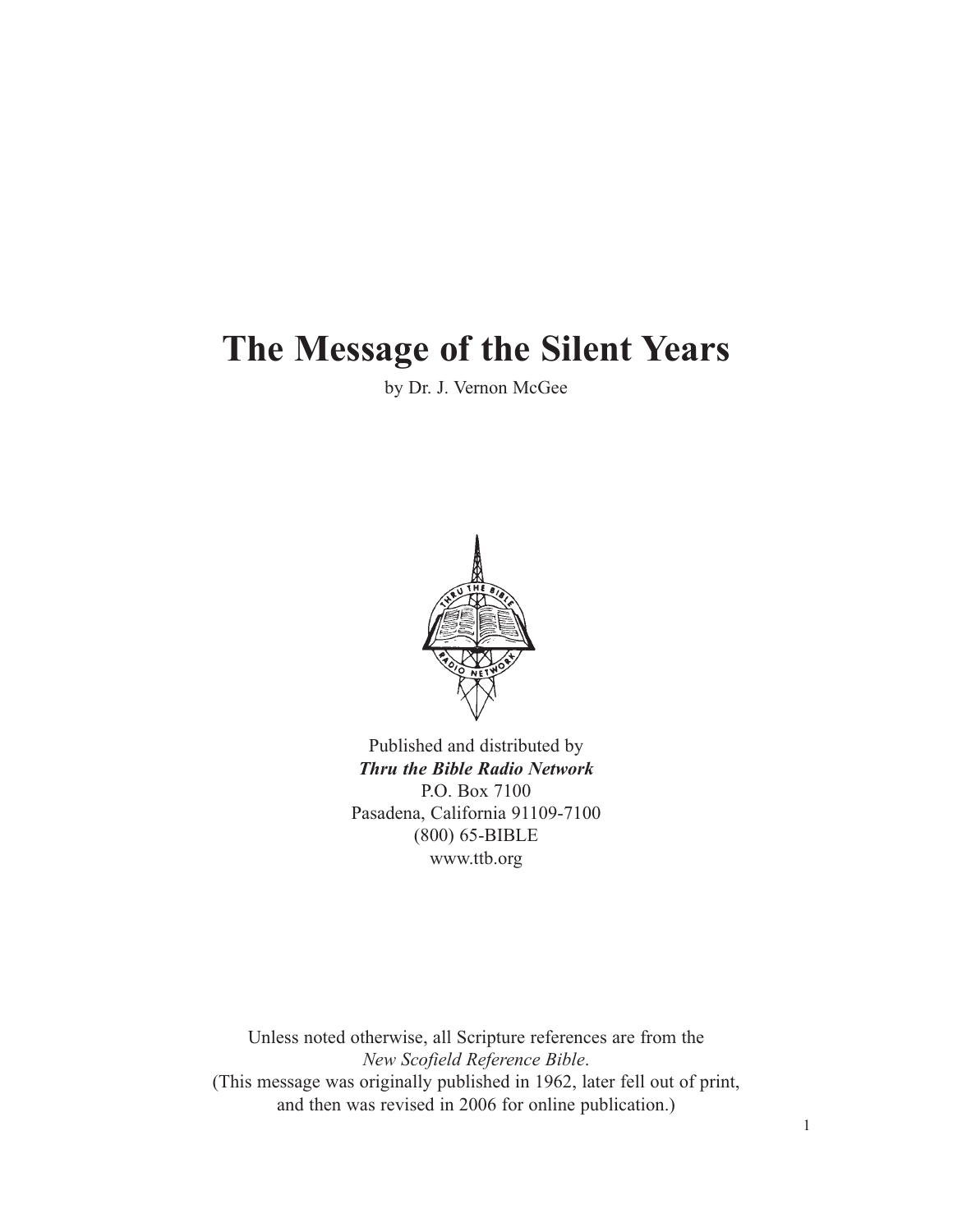When we come to the life of the Lord Jesus Christ, there is a yawning chasm, a hiatus between His birth and the beginning of His public ministry at the age of thirty years. We have only a few scraps of His biography, de void of factual continuity.

We are told that nature abhors a vacuum, and likewise men have rushed in to try to fill this divine pause with tradition, folklore, and fable. Here imagination has run riot and fancy has been substituted for facts. One church teaches that the boy Jesus performed miracles. For ex ample, they say that when He played with other little boys in Egypt who were making clay pigeons, He touched the clay and the pigeons flew away. We know that such traditions are untrue, for when our Lord went over the hill from His hometown of Nazareth to attend a wedding in Cana of Galilee, He performed His *first* miracle by turning water into wine. Of this the Gospel writer states:

# *This beginning of miracles did Jesus in Cana, of Galilee, and manifested forth his glory; and his disciples believed on him.* (John 2:11)

Since we must dismiss tradition, can we know any thing of these silent years? When Scripture is examined closely, we discover that the boyhood of our Lord has been adequately covered by the divine reporter, the Holy Spirit. He has told us a great deal about this period. "But," you say, "we haven't much to go on." That is true. Yet we have three scraps of evidence that we shall examine. We shall take these three capsules of facts, open them, and examine the contents very carefully. First we shall look at a physician's chart, then we shall listen to the public comment, and finally we shall read the prophet's copy. That is all we have, yet it covers this period and covers it adequately.

#### **A Physician's Chart**

The physician is Dr. Luke, called by Paul "the beloved physician" (Colossians  $4:14$ ) – a wonderful title for this man. Luke, a medical doctor, used more medical terms in his scriptural record than did Hippocrates, the founder of medicine, in his written records. Dr. Luke is the obstetrician who re corded the birth of Christ. His is the longest record of the virgin birth, and properly so. I am not impressed when a so-called theologian in a famous seminary in New York City says that the virgin birth is a biological impossibility. Such a statement reveals his ignorance of biology and his ignorance of impossibilities. Dr. Luke, a medical doctor of the first century, gives us a most comprehensive account.

Not only is he the obstetrician, Dr. Luke is the pediatrician, for he gives us the only account of the boy Jesus. Again, this is properly so. After the birth of the Lord Jesus Christ, the shepherds went back to their flocks on the hillside; the wise men disappeared into the mysterious East; the angels returned to heaven and shut the door for almost thirty years; and Joseph took the young child with His mother down into Egypt. How long did they stay there? I do not know. I only know that Matthew tells us that they did return:

*But when Herod was dead, behold, an angel of the Lord appeareth in a dream to Joseph in Egypt, saying, Arise, and take the young child and his mother, and go into the land of Israel; for they are dead who sought the young child's life. And he arose, and took the young child and his mother, and came into the land*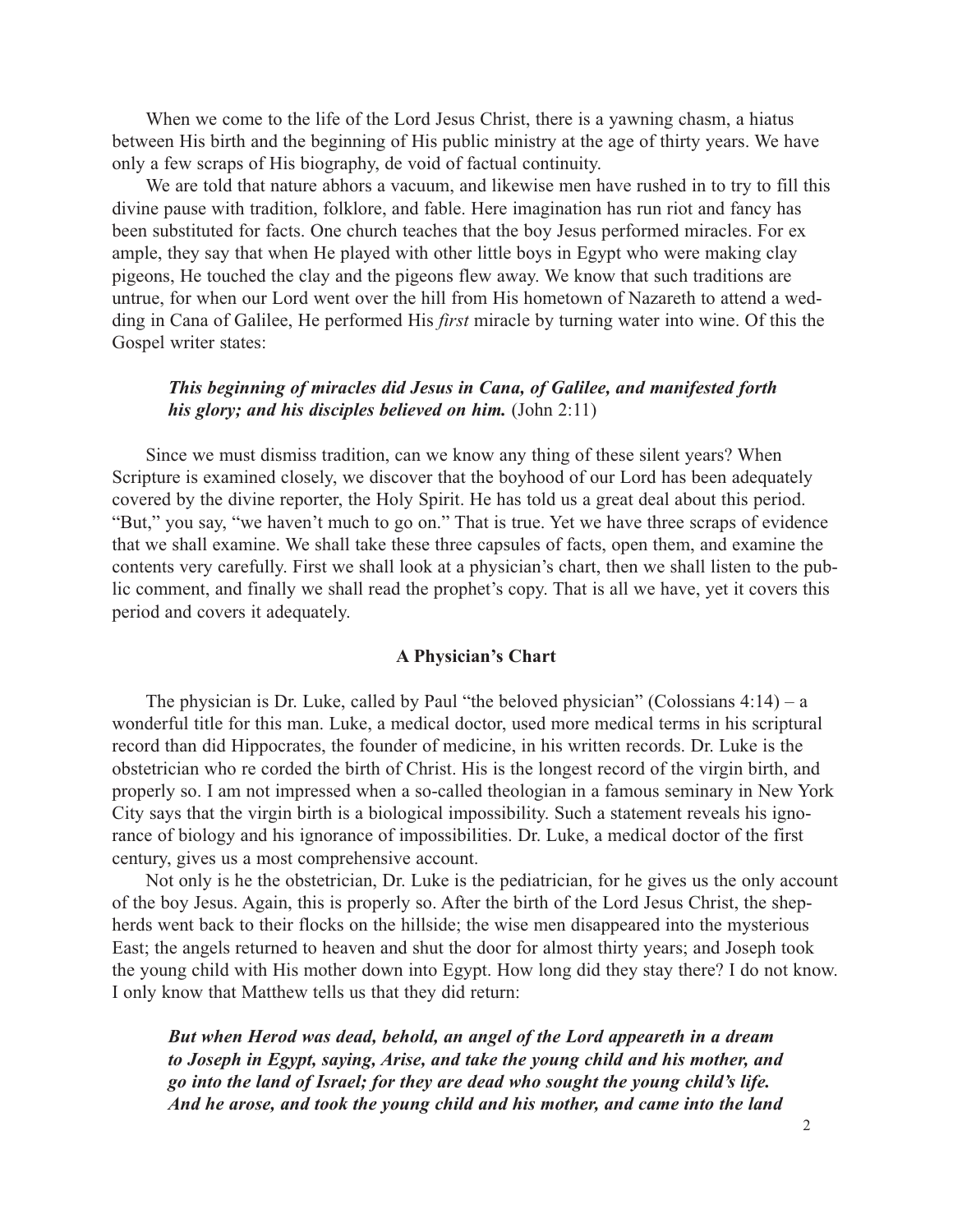*of Israel. But when he heard that Archelaus did reign in Judaea in the place of his father, Herod, he was afraid to go there; not withstanding, being warned of God in a dream, he turned aside into the parts of Galilee; and he came and dwelt in a city called Nazareth; that it might be fulfilled which was spoken by the prophets, He shall be called a Nazarene.* (Matthew 2:19-23)

Matthew gives us the information that when they came out of Egypt they went up to Nazareth, at which point he drops the record until Christ began His public ministry at thirty years of age. The other Gospel writers do the same thing – with the exception of Dr. Luke.

# *The Child*

From the moment they come out of the land of Egypt, Dr. Luke takes the case. He is the pediatrician. First let us look at the period of childhood – from birth to adolescence. Dr. Luke lets us look first at his medical chart where the first twelve years are covered by this statement:

## *And the child grew, and became strong in spirit, filled with wisdom; and the grace of God was upon him.* (Luke 2:40)

Then from twelve years of age through His teens, here is the statement that is made:

# *And Jesus increased in wisdom and stature, and in favor with God and man.* (Luke 2:52)

The word for "grew" in verse forty is not the same word as "increased" in verse fifty-two. "Grew" is a word that Dr. Luke uses very carefully. It is a doctor's word that indicates physical growth. "The child grew, and became strong in spirit" is growth without any sense of responsibility except obedience to authority.

One cause of what is known as juvenile delinquency in our day can be traced back to the parental attitude in the home before the child is twelve years of age. A mother of a six-year-old said to me, "I always call my Willie in and explain to him the reason for everything." What explanation does a six-year-old need? He is to be taught obedience to authority. When he learns obedience to authority until he is twelve years of age, he will not have trouble in his teens. This is child psychology according to God's Book – not very popular, but mighty good. During those first twelve years, Jesus just grew. Everything was not explained to Him. His mother said, "You are to run on this errand." She did not have to sit down and give Him a lecture on why He should run the errand. The "why" was that He was to obey His parents! Learning obedience in the home insures obedience to God and other authority when a young person leaves his home.

A mother was reading a Bible story to her little boy. It was a story about Jesus. At the conclusion, she did what a mother invariably will do – she said, "Now why can't you be good like the little boy Jesus?" The six-year-old had the answer. He said, "Because He's God and I'm just *your* boy."

Though Jesus was God, He grew those first twelve years as any child should grow – without responsibility *except obedience to authority*.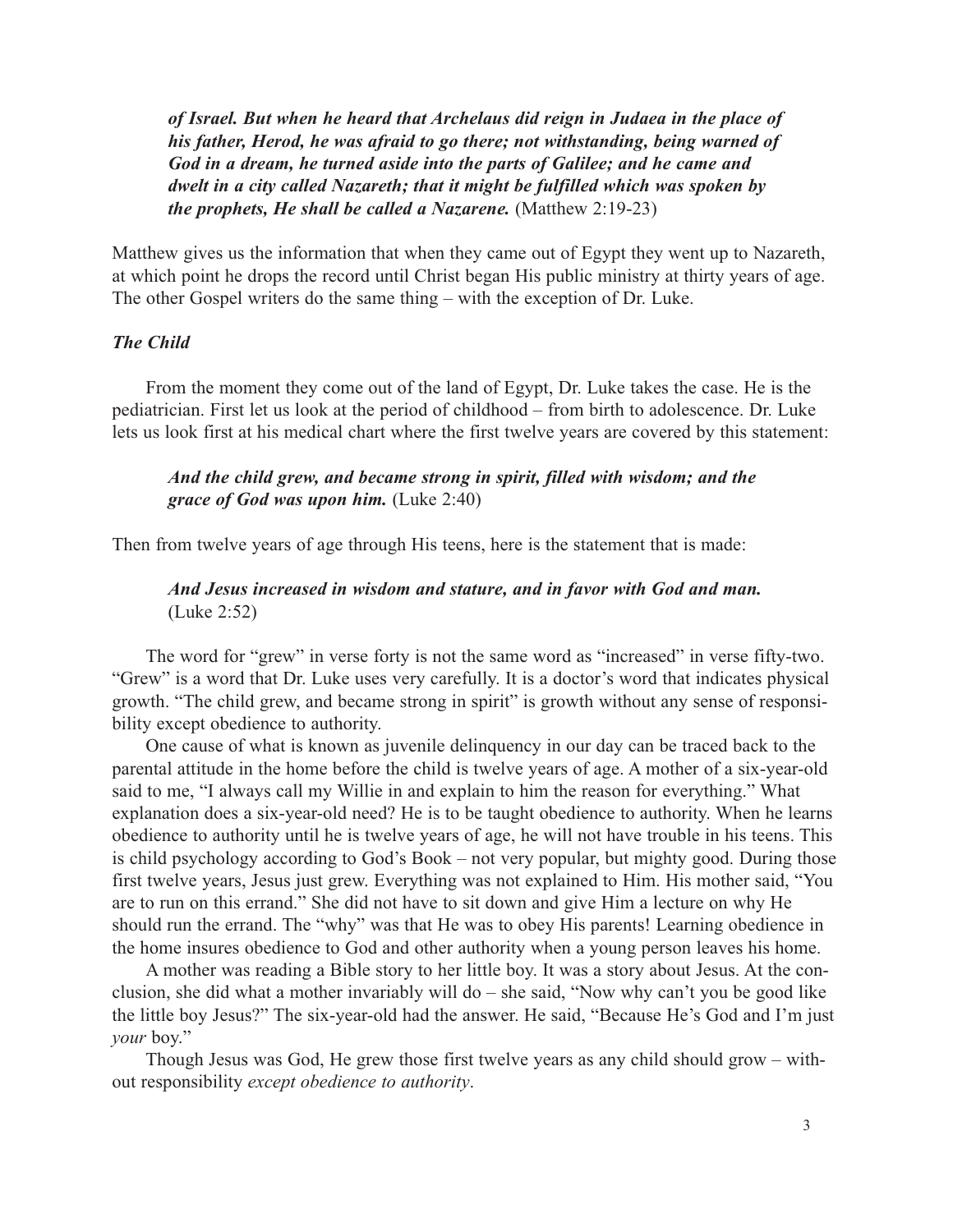## *The Adolescent*

When Jesus was at the age of twelve, Dr. Luke thought it was proper to tell us one occurrence in His life that marks a change from childhood to adolescence. It is an isolated incident, and we do not want to miss it, for it is given to bridge the gap from His birth to the time He began His public ministry.

The Law said that three times a year the males were to go to Jerusalem. The incident given to us by Dr. Luke was during the Passover feast when Jesus was twelve. They traveled to Jerusalem, as was their custom, together with a great company. It was an informal sort of going, and I do not think there was anything out of the ordinary in the fact that on the return trip they did not miss Jesus until they had gone a day's journey. But suddenly they did miss Him. You can imagine the thoughts that must have passed through the mind of Mary. They traced their way back to Jerusalem and found Him in a most unusual place – in the temple, with the doctors of the Law, the scribes, and the Pharisees around Him, marveling at the questions He could ask and the answers He could give. But all this was not impressive to Mary. She barged right in, as a mother would.

# *And when they saw him, they were astonished; and his mother said unto him, Son, why hast thou thus dealt with us? Behold, thy father and I have sought thee, sorrowing.* (Luke 2:48)

"Son" is not the word used for "child" in verse forty, nor is it the word used in verse fiftytwo. It is a term of endearment – her mother-word for Him. She called Him Son in a way that no one else could have called Him: "Son, why hast thou thus dealt with us?" Now note this: "Behold, thy father and I have sought thee, sorrowing." *Father*? Yes. By virtue of the fact that he was the husband of Mary, he was Jesus' father. Probably that little boy up to the time He was twelve years old called Joseph "father." However, Jesus was no longer a child, He had reached adolescence.

## *And he said unto them, How is it that ye sought me? Know ye not that I must be about my Father's business?* (Luke 2:49)

In other words, Jesus said, "Mother, you should have known. It wasn't necessary to look for me." Up to twelve years of age, when Joseph said, "Go and get that two-by-four," little Jesus ran and got the two-by-four. But He is twelve now; He has reached the age of adolescence, the age when He has a will and mind of His own. He says now, "I must be about my Father's business." Up to this point, He had been taught the Word of God, but I am not sure if He ever had been asked to make any kind of decision. But at twelve years of age He said in effect, "I am now ready to assume my responsibility. From now on I am about my Father's business." The will of Jesus is now bent to the will of God. What will He do?

When I was fourteen years old I used to set traps along the Pennington River in southern Oklahoma. It used to be a good place to trap. We would catch 'possum and sometimes skunk, too. Each morning I used to run the traps. One Saturday morning, after I had made the rounds, I decided that since I was fourteen years of age and in business for myself (I had just sold some skins for \$1.30), there was no use of my getting home to eat breakfast with the family. When I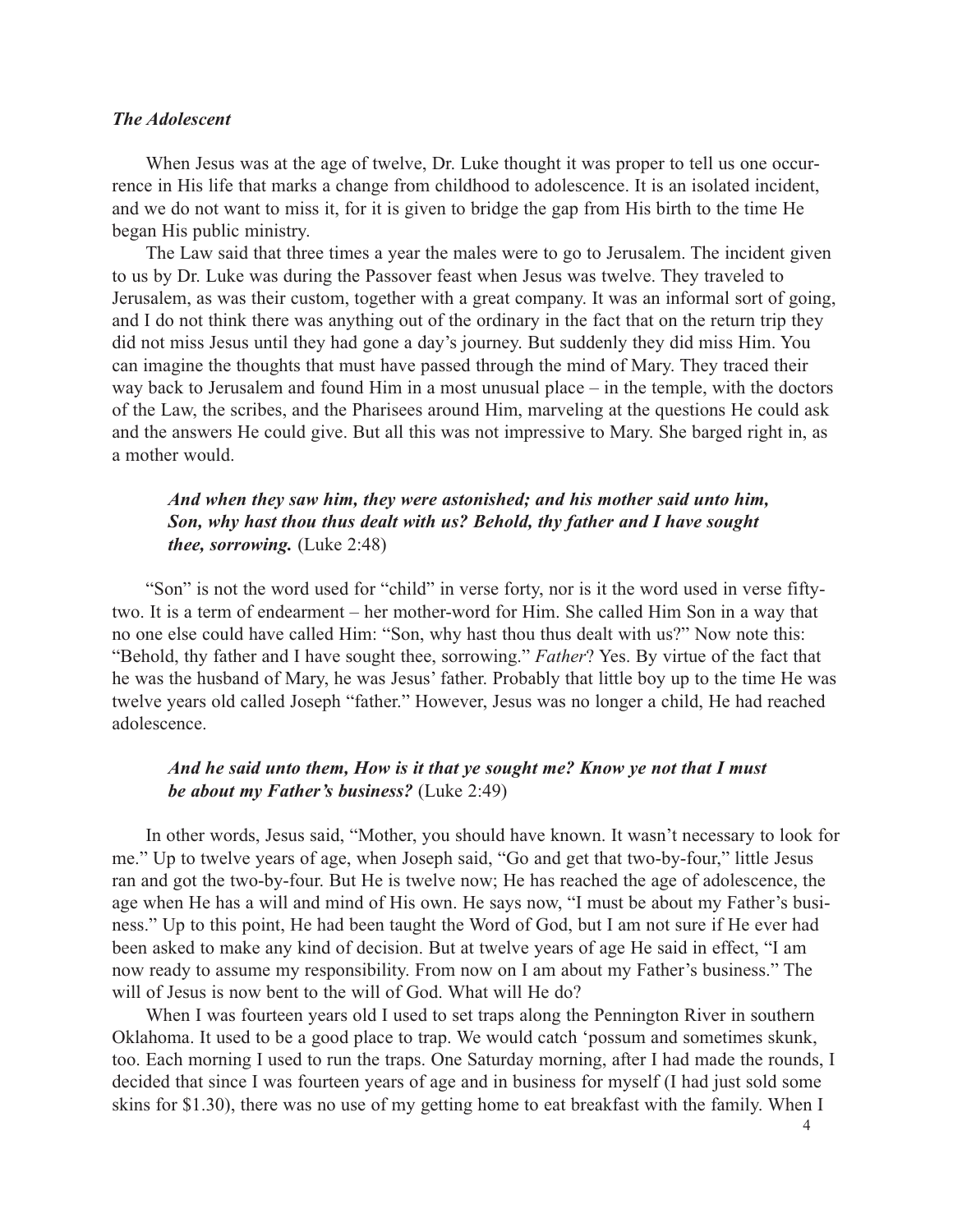finally came home, my dad was waiting for me. He said, "Son, when breakfast is put on the table by your mother, you are to be here." I said, "Yes, sir." He was very emphatic and emphasized his words physically. He added, "When you get old enough to make your own living, and you don't eat here at my table or sleep in my bed, then you will make your own decisions. Until then, you will do what I tell you to do." He was a regular old meanie – wasn't he? Yet I attribute the firmness of my father to be one of the factors that kept me out of jail.

Now we see Jesus at the time of adolescence. What will He do? Leave home? Go out on His own? Is He going to start running a gang? No. He will do His Father's business, His Father's will. What is His Father's will? We read on:

## *And he went down with them, and came to Nazareth, and was subject unto them.* (Luke 2:51)

As long as He is a teenager, He is subject to His parents. Such is His Father's will. Modern psychology has gotten us into terrible difficulty by running counter to this principle.

Then we come again to Dr. Luke's notation in his physician's chart that covered the period from the beginning of adolescence to manhood:

## *And Jesus increased in wisdom and stature, and in favor with God and man.* (Luke 2:52)

He increased in wisdom, mentally – the one who is omniscient grew in wisdom! He increased in stature, physically, growing as any other boy grows. He increased in favor, in grace, with God and man. That is spiritual growth. In all three areas of His total personality as a human being He grew normally from the time He was twelve years old until He came to manhood. He grew mentally, physically, and spiritually during that period. My friend, a child who does not grow in all three areas will surely have trouble growing later on. Many letters come to my desk from folk newly saved. They ask questions that to you would sound stupid. But they are not stupid; they are baby questions that should have been answered in their teens. Someone failed to give them the Scriptures when they were young.

I wish we could visit that carpenter shop in Nazareth. I see a little boy around there helping His dad. I see Him at sixteen, seventeen, eighteen, then at some time during His young years Joseph probably died, and I see Jesus assuming the responsibility for which He had been prepared.

#### **Public Comment**

Let us listen to public comment now. While this is not a man-on-the-street survey, we do have the public reaction to Jesus. The public always makes an estimation of a man. It may be faulty, but it is a general impression, usually determined by emotion rather than fact.

The opinion of Jesus is seen in the reaction of His hometown when He went into the synagogue of Nazareth.

*And he came to Nazareth, where he had been brought up; and, as his custom was, he went into the synagogue on the sabbath day, and stood up to read. And*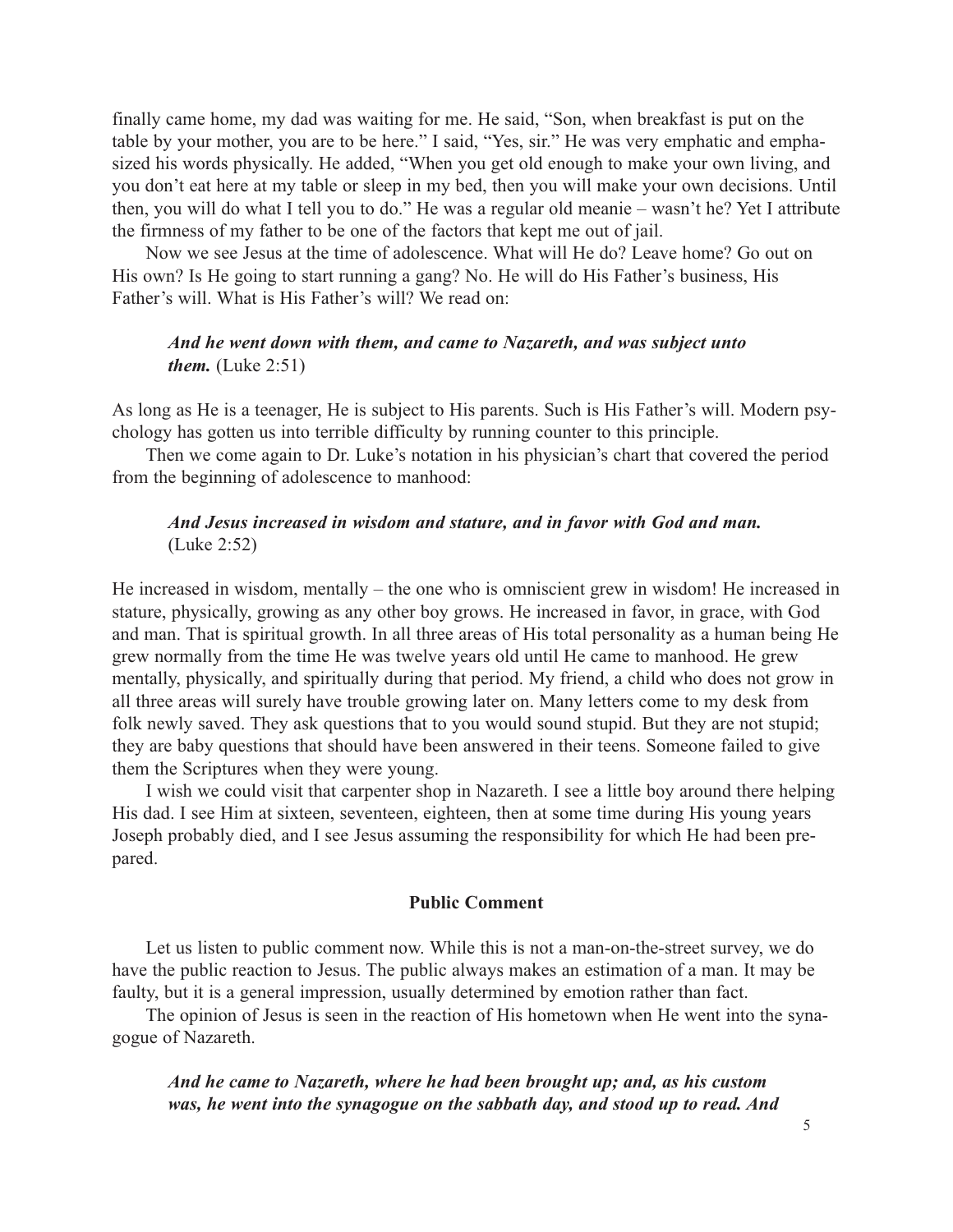*there was delivered unto him the book of the prophet, Isaiah. And when he had opened the book, he found the place where it was written, The Spirit of the Lord is upon me, because he hath anointed me to preach the gospel to the poor; he hath sent me to heal the brokenhearted, to preach deliverance to the captives, and recovering of sight to the blind, to set at liberty them that are bruised, to preach the acceptable year of the Lord. And he closed the book, and he gave it again to the minister, and sat down. And the eyes of all them that were in the synagogue were fastened on him. And he began to say unto them, This day is this scripture fulfilled in your ears. And all bore him witness, and wondered at the gracious words which proceeded out of his mouth. And they said, Is not this Joseph's son?* (Luke 4:16-22)

#### *Joseph's Boy*

His hometown was not large; everybody knew Him. As He grew up, they had recognized in Him only a normal boy – that is all. When He came to manhood and began His ministry, He came back to their synagogue and read to them the Scriptures. They were amazed and said, "Why, this is Joseph's boy!" That is not all. He not only read to them that day but, oh, how He spoke to them. Resentment arose in their hearts.

*And all they in the synagogue, when they heard these things, were filled with wrath, and rose up, and thrust him out of the city, and led him unto the brow of the hill on which their city was built, that they might cast him down headlong. But he, passing through the midst of them, went his way.* (Luke 4:28 -30)

His hometown mobbed Him at the beginning of His ministry. If it had been possible, they would have killed Him. Why? Well, they said, "We know Him. This is Joseph's boy, and listen to Him talk!"

At this time He was thirty years of age, and He was perfectly human.

#### *Only a Carpenter*

Will you notice that when our Lord gave those wonderful mystery parables recorded in Matthew, the reaction of the public was the same. "Is not this the carpenter's son?" (Matthew 13:55). And when Mark was recording it, he got another remark, "Is not this the carpenter?" (Mark 6:3). When Jesus walked out at thirty years of age and began His ministry, the comment was not, "He is a theologian" or "He is a scribe" or "He is a great religious leader." They said, "He is a carpenter!"

May I digress to say that labor has never been reached with the gospel since the industrial revolution. That is unfortunate, but it is true. In the early days when the gospel first started down the Roman road, slaves and poor folk were those who first came to Christ. Paul could say, "Not many wise…not many mighty, not many noble, are called; but God hath chosen the foolish…the weak…and base things" (1 Corinthians 1:26-28). As far as I can tell, no effort is being made today to reach labor. Christianity, unfortunately, has been labeled "capitalism's religion." I have read that Calvinism was responsible for our present system of capitalism in this country. I

6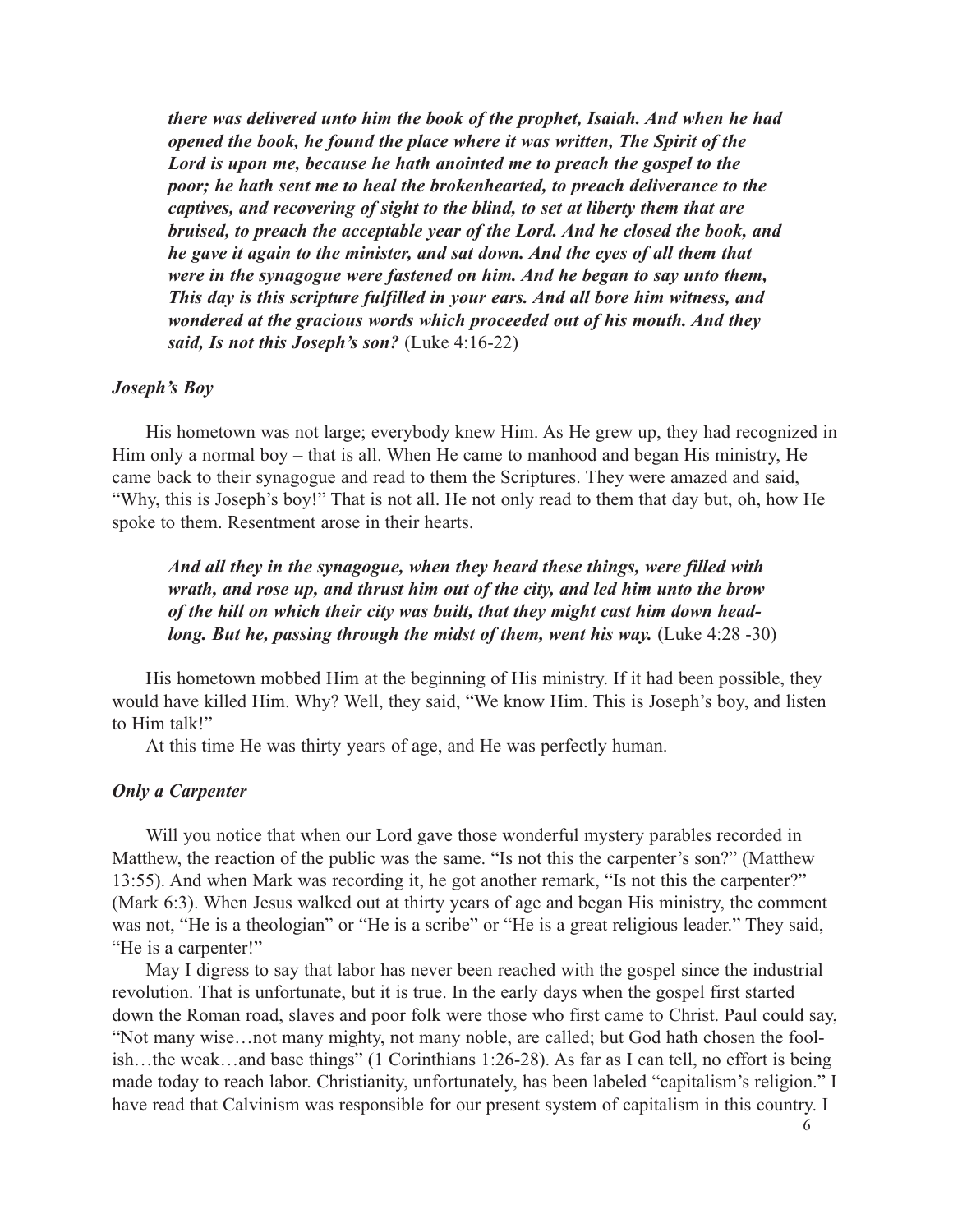think that is accurate and it is good, but I think it is unfortunate that labor has been bypassed. And it is a strange development, for Jesus was a carpenter for thirty years. He knew what hard work was.

The politician speaks of the calloused hands of toil. I am weary of politicians who are millionaires. He who has been born with a silver spoon in his mouth, whose soft hands never have been soiled by earning one day's living, does not know my problem. When a head of government talks of sacrifice, I wonder how many Dior gowns his wife will give up. I wonder if he knows what it is to live in southern Oklahoma and be poor, to come out in the summertime and look down a cotton row filled with crab grass, cockleburs, and Johnson grass in the corners. I wonder if he has hoed down the cotton rows when the afternoon sun seemed to stop for hours. I wonder if he has stood with a cotton sack in his hand instead of a hoe and looked down those same old cotton rows a few months later when they were white. It is cold after the first frost; those burs stick in a cold hand. I hate picking cotton worse than anything in the world, and I had to pick a lot of it. A wealthy politician could not possibly understand me, but Jesus knows how I feel. He worked, too. Those hands that were nailed to the cross were calloused. He was a working man.

Oh, to look in at Nazareth. You say He is a great teacher. Yes. But during those silent years He was a good carpenter, too. I rejoice in His manhood. He is my Lord and my God, but He was a man, a laboring man. We have looked now at a physician's chart, and we have heard the public's comment. Now let us look at the prophet's copy.

## **The Prophet's Copy**

The prophet is David, and his copy is Psalm 69. Some say that David is writing of his own experience in this psalm. He is, yet it is not only the experience of David, for he could never adumbrate all that is said here. This is a Messianic Psalm. In the New Testament it is quoted eleven times as referring to Christ. It is all about Him. In fact, this psalm is quoted more than any other, with the exception of Psalm 22, the great psalm of the crucifixion.

As I read Psalm 69, I have the feeling that it relives the earthly experience of the Lord Jesus. As He hung on the cross, His suffering intensified by the beating sun and the jeering and ridicule being flung in His face, His mind (perhaps in delirium) went back over His entire life.

#### *Overwhelmed*

We begin with Him way up north at Nazareth. We hear the heart sob of a little boy, a teenager, a young man:

*Save me, O God; for the waters are come in unto my soul. I sink in deep mire, where there is no standing; I am come into deep waters, where the floods overflow me. I am weary of my crying. My throat is dried; mine eyes fail while I wait for my God.* (Psalm 69:1-3)

#### *Reproached*

If you will let those silent years speak to you, it will be a roar in your ears. Listen to Him: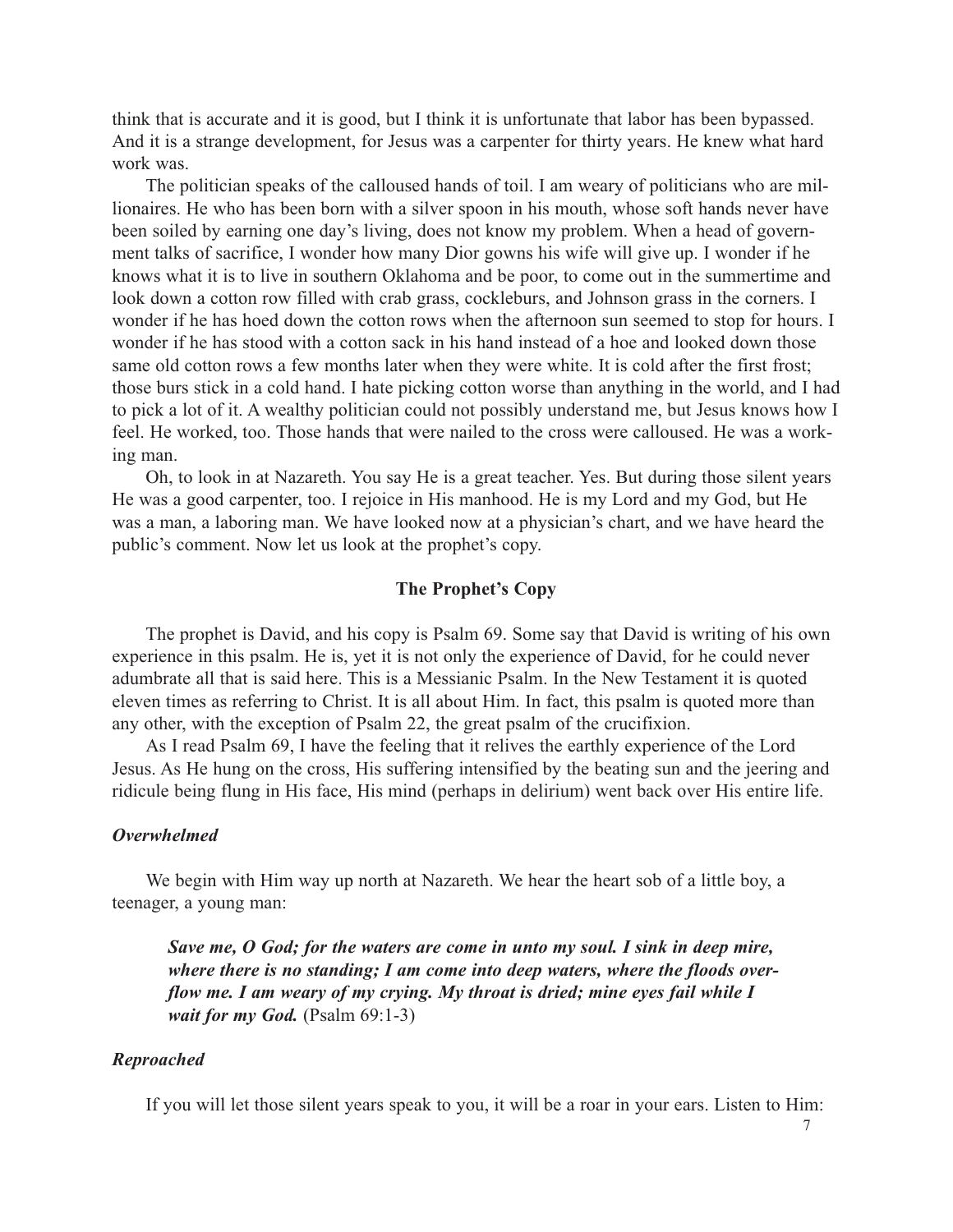*Because for thy sake I have borne reproach; shame hath covered my face.* (Psalm 69:7)

That is quoted as referring only to the Lord Jesus.

## *Alienated*

# *I am become a stranger unto my brethren, and an alien unto my mother's children.* (Psalm 69:8)

Notice that it was not His father's but His mother's children. You see, Mary had other children. Perhaps one day her boys, Judas and Joses, said to her, "Mother, we heard somebody down the street talking, and they said that Jesus is not really our brother. They said that nobody knows who His father is…."

Someone has said that God made the country, man made the city, but the devil made the small town. I believe that. If you have lived in a small town, you know that a little town can be cruel. A lovely girl came to me who had been engaged to one of the finest boys in the town where I was pastor. She said, "Dr. McGee, his father and mother have broken off our engagement. What shall I do?" Do you know what was the matter? She did not know who her father was. I said to her, "I wish I had spoken to you before. A little town like this will not accept you. I advise you to go to a city and start all over again where you are not known." She did as I suggested and met a fine boy there whom she eventually married.

Nazareth was a little town that would not accept the Lord Jesus because it would not believe the fact that He was the Son of God.

## *Ridiculed*

## *I made sackcloth also my garment; and I became a proverb to them.* (Psalm 69:11)

This one who was the stalwart carpenter of Nazareth made sackcloth His garment and was ridiculed to the point of becoming a proverb, a byword.

# *They that sit in the gate speak against me, and I was the song of the drunkards.* (Psalm 69:12)

Those who were sitting in the gate were the high officials of the town, the judges. Thus we see that the best people in Nazareth also spoke against Him.

Down on skid row they made up dirty little ditties and sang them about Him and His mother. I'm sure you can imagine what name they used for Him – it's still in the vocabulary of the present hour. *That* is what they called Him in Nazareth. My friend, this is the reason I cannot follow the crowd that denies the virgin birth, for to do so would be to join the Nazareth crowd in name-calling.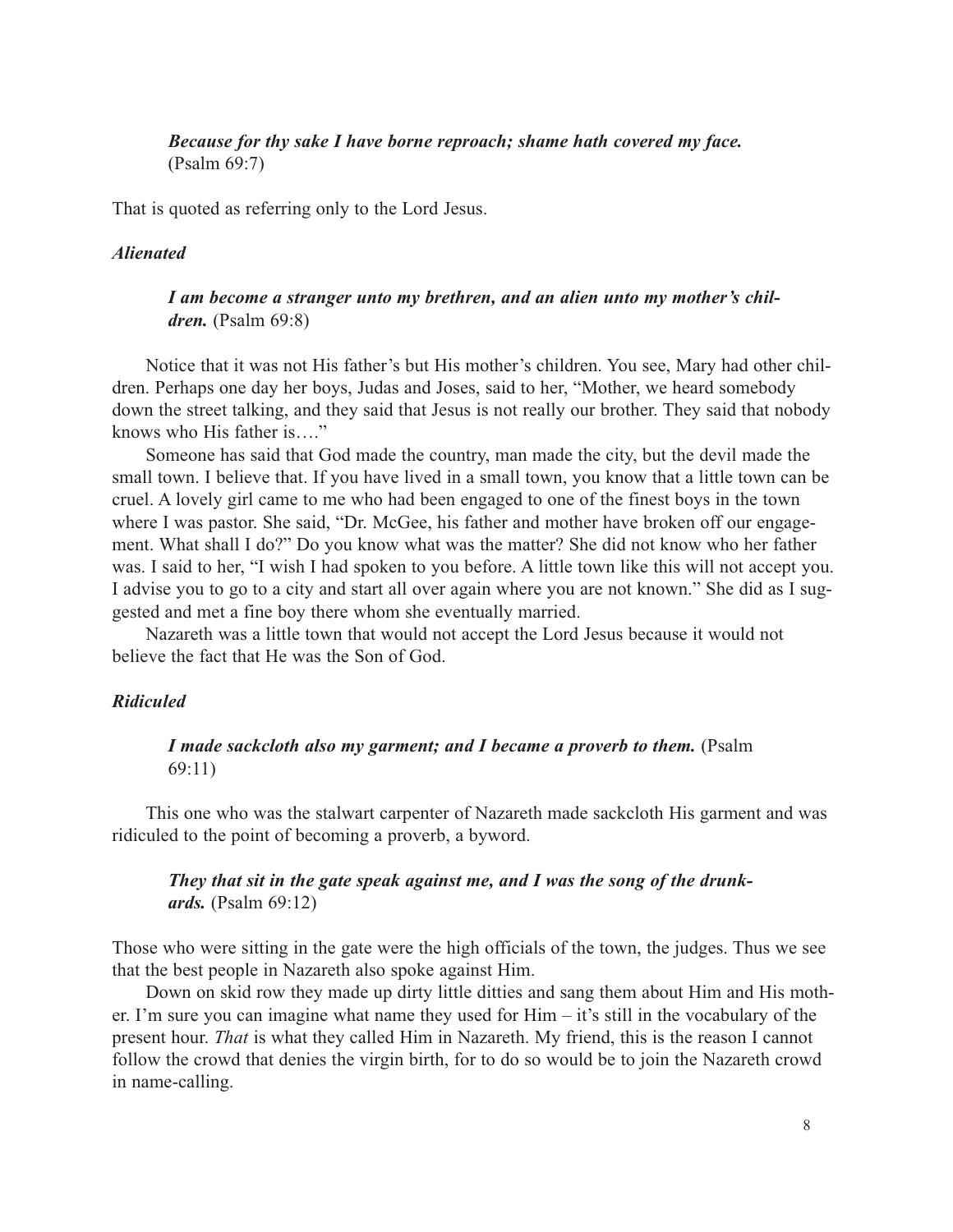*But as for me, my prayer is unto thee, O LORD….Thou hast known my reproach, and my shame, and my dishonor; mine adversaries are all before thee. Reproach hath broken my heart, and I am full of heaviness; and I looked for some to take pity, but there was none; and for comforters, but I found none.* (Psalm 69:13, 19, 20)

#### *Crucified*

*They gave me also gall for my food, and in my thirst they gave me vinegar to drink….For they persecute him whom thou hast smitten, and they talk to the grief of those whom thou hast wounded.* (Psalm 69:21, 26)

#### *On Our Behalf*

My friend, you have no notion what He endured for thirty years in order that you might have a clear title as a legitimate child of God. I want to be very careful at this point. None of that suffering paid for our sin. Even when He ascended the cross, during those first three hours, He was not paying for the sins of the world – He was suffering at the hands of men. It was not until God put the blanket of darkness down upon that cross for the last three hours that His soul was made an offering for sin. Those last three hours no man can penetrate.

But none of the ransomed ever knew

How deep were the waters crossed; Nor how dark was the night That the Lord passed through

Ere He found His sheep that was lost.<sup>1</sup>

During those last three hours, He suffered as no one has ever suffered. At that time He paid the penalty for your sin and mine. Yet for thirty years He suffered down here. You have not been through anything that He has not been through. He can sympathize with you in every trial, in every testing.

*Wherefore, in all things it behooved him to be made like his brethren, that he might be a merciful and faithful high priest in things pertaining to God, to make reconciliation for the sins of the people. For in that he himself hath suffered being tempted, he is able to help them that are tempted.* (Hebrews 2:17, 18)

He not only perfectly understands you, but He loves you, and He stands ready to be your Savior. This one who is very God and very man was "despised and rejected of men" (Isaiah 53:3).

In those silent years, I see a young man growing normally in Nazareth; I hear the sound of a carpenter's hammer; I hear the sob of His soul. He is my Savior. He is my God. Is He yours?